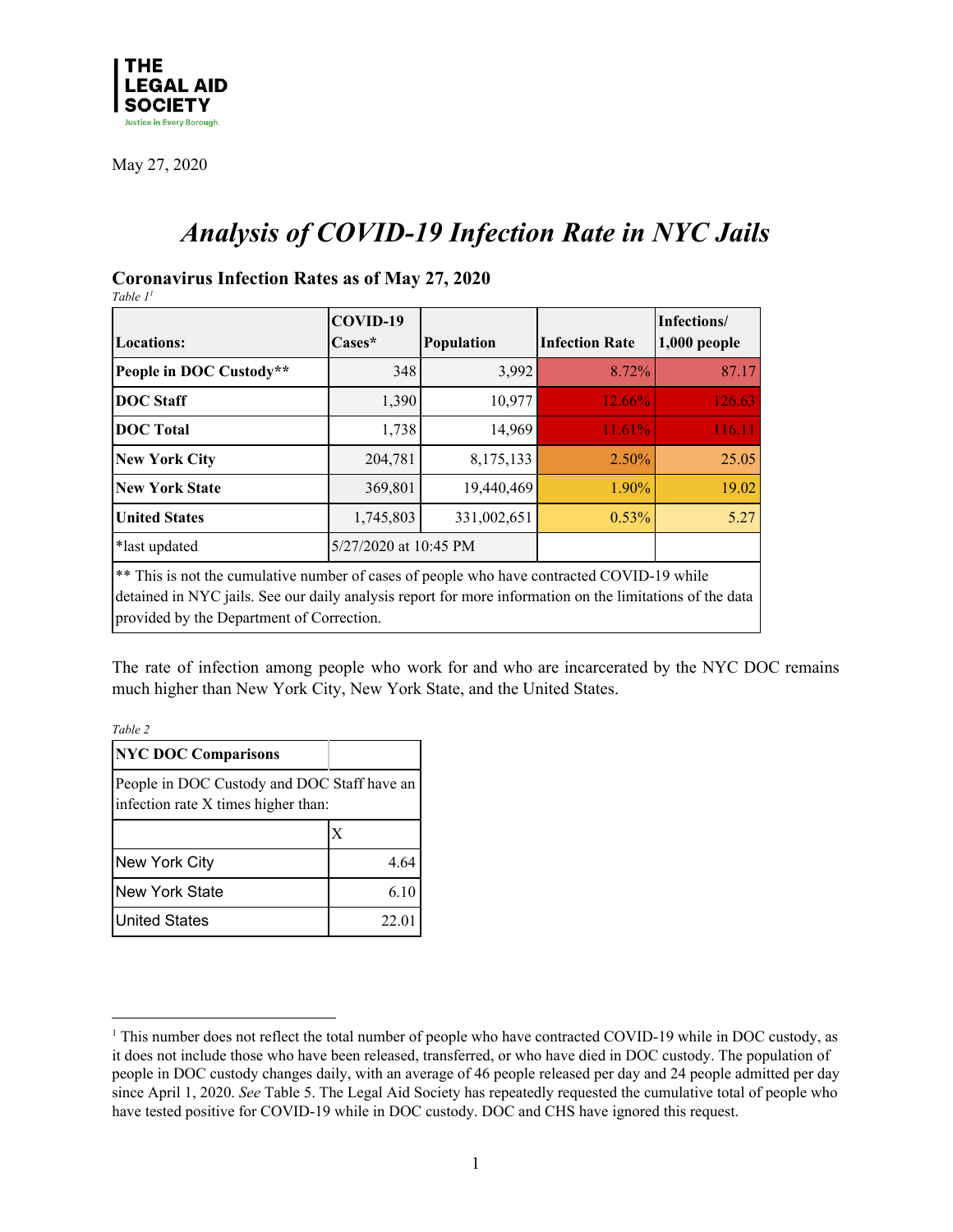

# **COVID-19 Exposure of Current Population in DOC Custody**

| Table 3                                                                 |       |
|-------------------------------------------------------------------------|-------|
| People in DOC Custody                                                   |       |
| Likely Exposed but Asymptomatic                                         | 601   |
| Confirmed COVID-19                                                      | 348   |
| Unknown if Exposed                                                      | 3,043 |
|                                                                         |       |
| Percent of Incarcerated Population Likely Exposed or Confirmed COVID-19 |       |

#### *Table 4*

COVID-19 Exposure of Current Population in DOC Custody

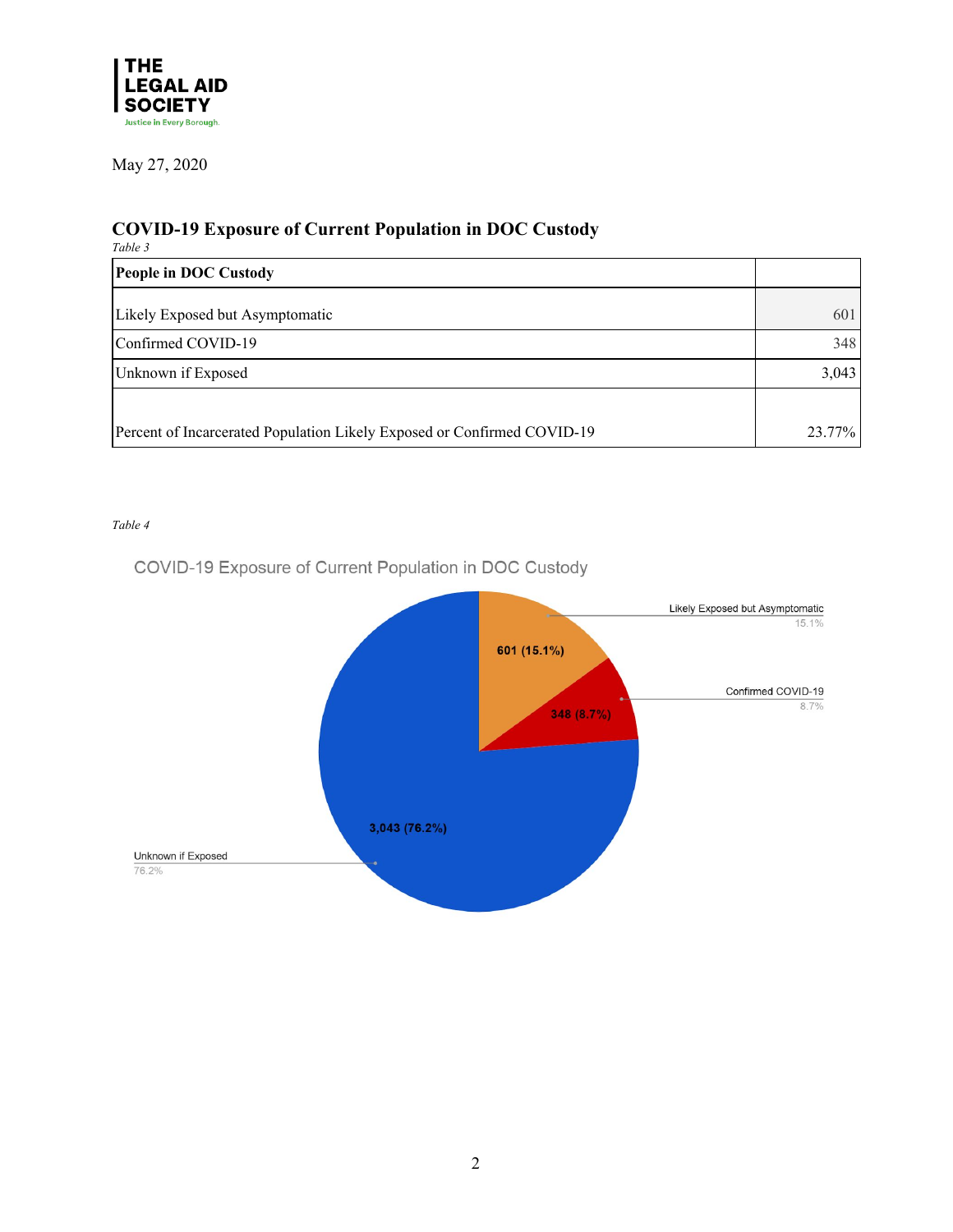

#### **Turnover in NYC Jails**

*Table 5*

|                                                      | <b>Total</b> | <b>Average/Day</b> | Likely and<br><b>Confirmed Exposed</b> |
|------------------------------------------------------|--------------|--------------------|----------------------------------------|
| Individuals Released from DOC custody since 4/1      | 2,059        | 41                 | 1,013                                  |
| Individuals Admitted to DOC custody since 4/1        | 1,426        | 27                 | 7021                                   |
| Total Number of People in DOC Custody since 4/1/2020 | 6,051        | 4,016              | 2.977                                  |

**More than 3,000 people were likely exposed to the virus while in DOC custody since April 1,**

**2020**. This does not include DOC staff or community spread of people likely exposed when coming into contact with DOC staff or people released from DOC custody.

# **NYC DOC Infections Since April 1, 2020, Compared**

*Table 6*



The curve for people incarcerated by DOC may look like it is "flattening", but this reflects the fact that the City is only reporting the number of COVID-19 positive people who are still in custody that day. As people with COVID-19 are released from DOC custody, new COVID-19 diagnoses are replacing those who have been released. On the other hand, the number of infections in the comparator populations - DOC staff, NYC, and New York State - are cumulative. Absent cumulative data from DOC, the rate of infections among DOC staff is likely a better proxy of the true rate of infections among those in DOC custody, as both populations are in frequent contact.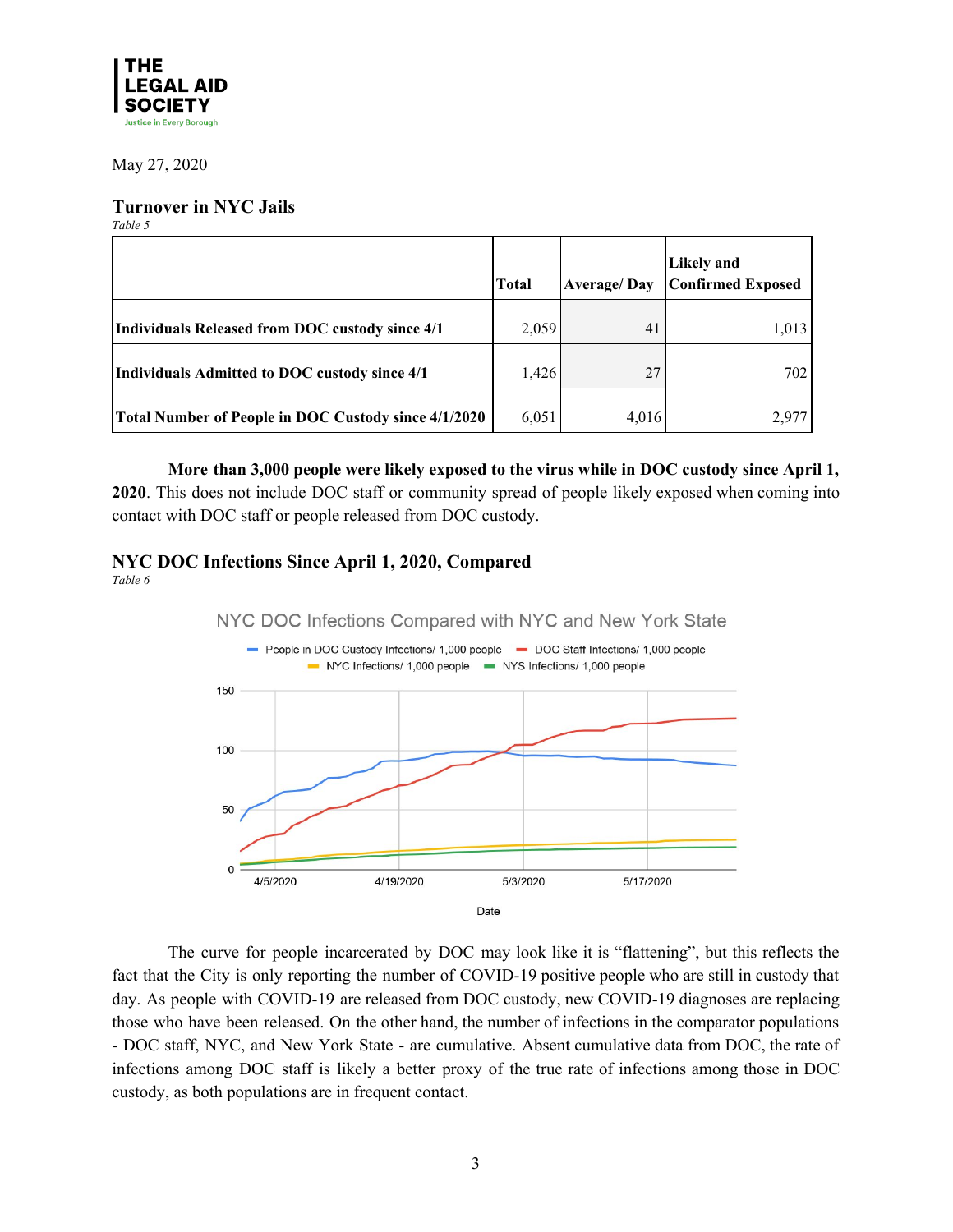

# **Citations:**

|                                 | Cases*                                                                                                                                                                              | Population                                                                                                                                                                                                                                                                     |
|---------------------------------|-------------------------------------------------------------------------------------------------------------------------------------------------------------------------------------|--------------------------------------------------------------------------------------------------------------------------------------------------------------------------------------------------------------------------------------------------------------------------------|
| <b>NYC Jails</b><br>(Rikers)    | Board of Correction, Daily Covid-19 Update,<br>Wednesday, May 27, 2020,<br>https://www1.nyc.gov/assets/boc/downloads/pd<br>20Correction%20Daily%20Public%20Report_5<br>27 2020.pdf  | Board of Correction, Daily Covid-19 Update,<br>Wednesday, May 27, 2020,<br>https://www1.nyc.gov/assets/boc/downloads/pd<br>f/News/covid-19/Public Reports/Board%20of% f/News/covid-19/Public Reports/Board%20of%<br>20Correction%20Daily%20Public%20Report_5<br>27 2020.pdf    |
| <b>DOC</b> Staff                | Board of Correction, Daily Covid-19 Update,<br>Wednesday, May 27, 2020,<br>https://www1.nyc.gov/assets/boc/downloads/pd<br>20Correction%20Daily%20Public%20Report_5<br>27 2020.pdf  | Financial Plan Summary, Committee Report -<br>Department of Correction (March 16, 2020),<br>f/News/covid-19/Public_Reports/Board%20of%   https://legistar.council.nyc.gov/LegislationDetai<br>1.aspx?ID=4325588&GUID=9749109F-57F3-4<br>533-8F4E-1F377564D711&Options=&Search= |
| <b>New York City</b>            | New York Coronavirus Map and Case Count,<br>N.Y. Times (May 27, 2020 9:01 PM),<br>https://www.nytimes.com/interactive/2020/us/n<br>ew-york-coronavirus-cases.html                   | Worldometer, Main Cities by Population in the<br>U.S.A.,<br>https://www.worldometers.info/world-populatio<br>n/us-population/ (last visited March 25, 2020).                                                                                                                   |
| <b>New York</b><br><b>State</b> | New York Coronavirus Map and Case Count,<br>N.Y. Times (May 27, 2020 9:01 PM),<br>https://www.nytimes.com/interactive/2020/us/n<br>ew-york-coronavirus-cases.html                   | World Population Review, New York<br>Population 2020,<br>https://worldpopulationreview.com/states/new-y<br>ork-population/ (last visited March 25, 2020).                                                                                                                      |
| <b>United States</b>            | Worldometer, Confirmed Cases and Deaths by<br>Country, Territory, or Conveyance,<br>https://www.worldometers.info/coronavirus/#co<br>untries (last visited May 27, 2020, 10:42 PM). | Worldometer, Countries in the world by<br>population (2020),<br>https://www.worldometers.info/world-populatio<br>n/population-by-country/ (last visited March 25,<br>2020).                                                                                                    |

All data on COVID-19 among people in DOC custody and DOC staff is from the NYC Board of Correction and COVID-19 page, available online at: [https://www1.nyc.gov/site/boc/covid-19.page.](https://www1.nyc.gov/site/boc/covid-19.page)